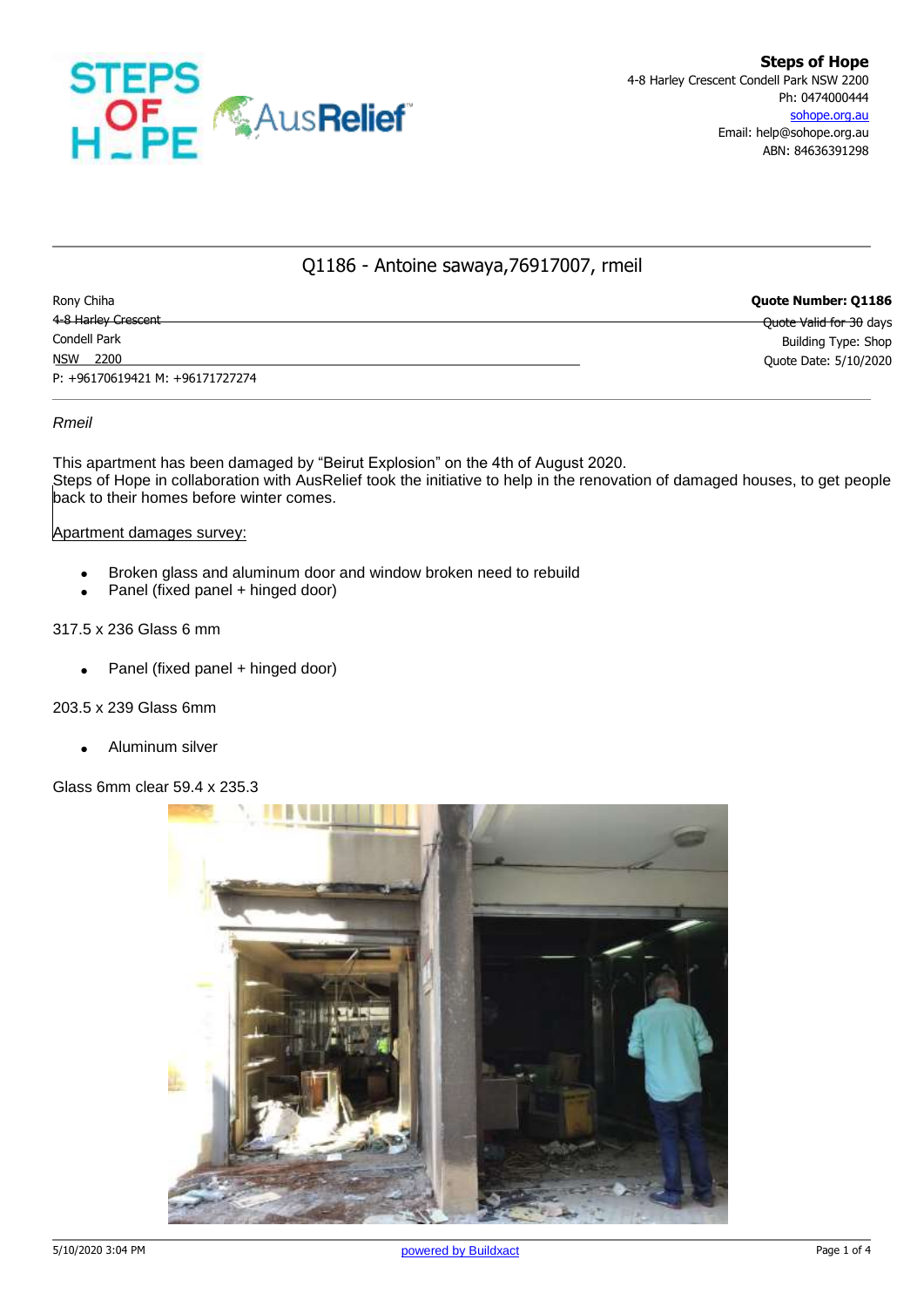

# Q1186 - Antoine sawaya,76917007, rmeil

### **Estimate**

| Customer:                                                                                                             |                            |                                                  |            | <b>Estimate Details:</b>                                |                                                    |            |
|-----------------------------------------------------------------------------------------------------------------------|----------------------------|--------------------------------------------------|------------|---------------------------------------------------------|----------------------------------------------------|------------|
| Rony Chiha<br>4-8 Harley Crescent<br>Condell Park<br><b>NSW 2200</b><br>Ph: +96170619421<br>Email: help@sohope.org.au |                            |                                                  |            | Net Total:<br>Markup:<br>Tax:<br><b>Estimate Total:</b> | \$1,770.00<br>$$0.00(0\%)$<br>\$0.00<br>\$1,770.00 |            |
|                                                                                                                       |                            |                                                  |            | <b>Building Type: Shop</b><br>Date Prepared: 5/10/2020  |                                                    |            |
|                                                                                                                       |                            |                                                  | Cost Items |                                                         |                                                    |            |
|                                                                                                                       | Code                       | Description                                      |            | Units / UOM                                             | Unit Cost                                          | Total      |
| 1                                                                                                                     | <b>Aluminium and Glass</b> |                                                  |            |                                                         |                                                    | \$1,590.00 |
| 1.1                                                                                                                   |                            | 6mm Glass<br>6mm Clear Glass                     |            | 2.000 m2<br>$2^{\prime}$                                | \$15.00<br>\$15.00                                 | \$30.00    |
| 1.2                                                                                                                   |                            | Fixed + Hinged door                              |            | 13.000 m2                                               | \$120.00                                           | \$1,560.00 |
| $\overline{\mathbf{2}}$                                                                                               | Labor                      |                                                  |            |                                                         |                                                    | \$180.00   |
| 2.1                                                                                                                   |                            | Professional Installer<br>Professional Installer |            | 2.000 Day<br>$2^{\prime}$                               | \$55.00<br>\$55.00                                 | \$110.00   |
| 2.2                                                                                                                   |                            | Second Installer                                 |            | 2.000 Day                                               | \$35.00                                            | \$70.00    |

Second Installer \$35.00

Net Total: \$1,770.00 Markup: \$0.00 Tax: \$0.00

### **Estimate Total: \$1,770.00**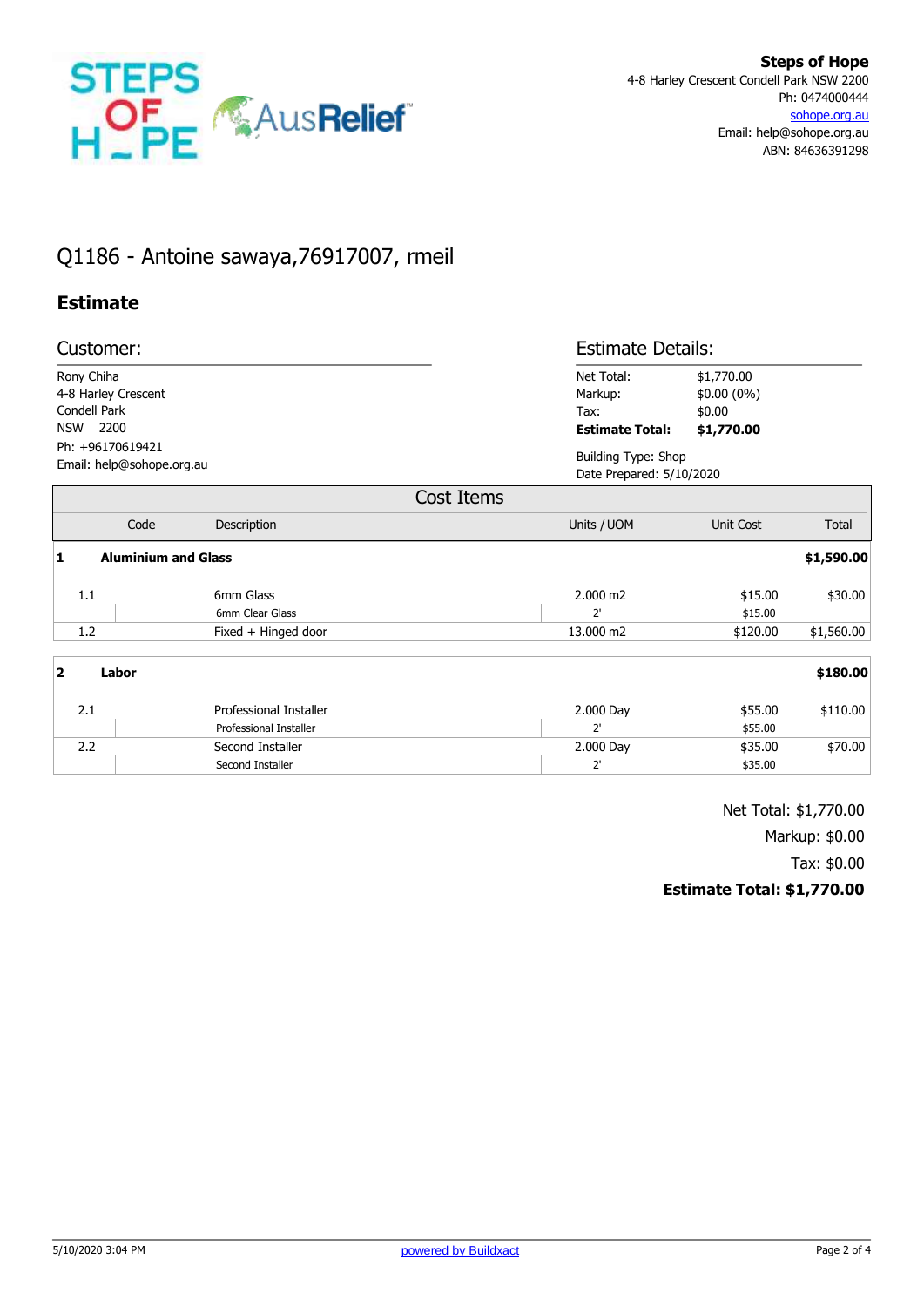

**Steps of Hope** 4-8 Harley Crescent Condell Park NSW 2200 Ph: 0474000444 sohope.org.au Email: help@sohope.org.au ABN: 84636391298